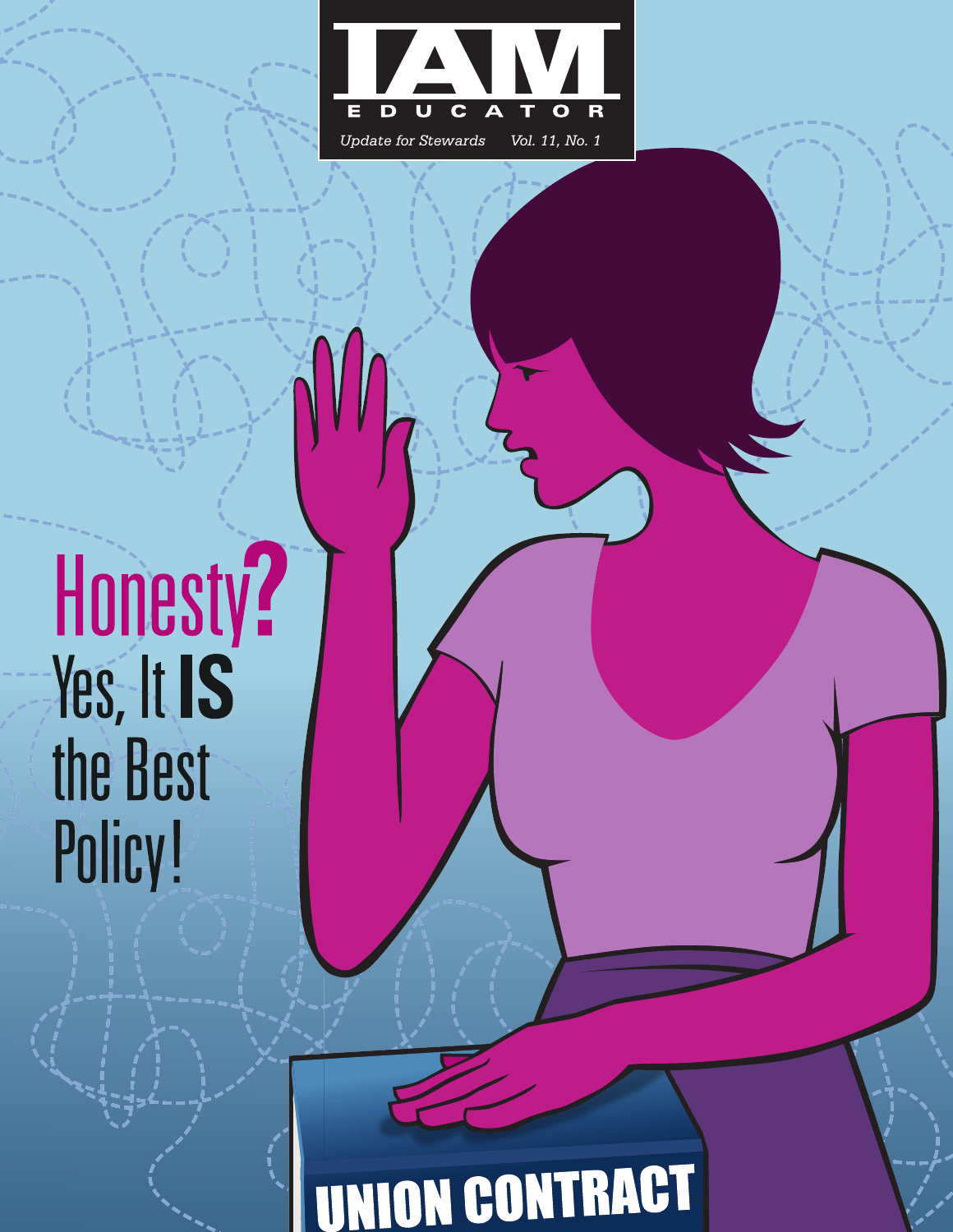## **Honesty? Yes, it IS the Best Policy!**

**O**<br> **C** as a steward, the failure to be<br>
straight with the people you dea<br>
with hes got to be at a cr very pear. the as a steward, the failure to be straight with the people you deal with has got to be at—or very near—the top of the list. It makes no difference whether you're dealing with management, your union leadership or your co-workers: if you don't tell it like it is—rather than how you wish it were—you're digging yourself a hole from which you'll likely never be able to emerge.

Or, to put it as dear old mom likely told you over and over: Honesty is the best policy.

Honest stewards are respected by management, counted on by union leadership, and sought out by members.

#### **In Dealing with Management**

With management, stewards should be fair but firm. A reputation for honesty can be a huge advantage when settling disputes: If the boss knows he's getting the straight story from you, he's more likely to lower his defenses a bit and consider what you're saying. But being upfront and honest doesn't mean always showing all your cards. Present the facts honestly, but that doesn't mean you have to volunteer what isn't asked for. If management's investigation is lacking, use it to your advantage. If they have a solid case, though, acknowledge it, then look for possible resolutions to mitigate the damage for the member while not compromising the union.

If management is dishonest—you find that paperwork has been backdated, perhaps, or an incident simply couldn't have happened as the employer is claiming, report that dishonesty to union leadership and warn other stewards as well. Document the specifics so they can be used, if necessary, to potentially discredit the individual in future cases. At the same time, though, remember that any management-discovered dishonesty by a steward will be likely be dealt with harshly, and

will certainly weaken the steward in future dealings.

#### **In Dealing with Union Leadership**

When dealing with union leadership, give upfront and honest evaluations of grievances you handle and other problems you encounter on the job. Always provide factual evidence to support any grievance you move forward. Be sure you've got the facts to support any grievance you pursue. Giving union leadership sound and solid cases helps keep down the grievance backlog and it keeps the system running smoothly. Additionally, as their frontline eyes and ears, your honest opinions on policies, procedures, and programs in the workplace can provide invaluable insight to the union on improving day-to-day working conditions and for negotiations to improve the contract. Even honest criticism of union leadership can, at times, be helpful as well, so long as it is constructive in nature and done thoughtfully.

#### **In Dealing with Your Co-workers**

A steward's honesty and integrity will be most tested by fellow members. Stewards will face daily situations where peer pressure will challenge them to compromise their integrity. Members are often angry and/or upset about their issues. They are seeking an ally in their fight, not a voice of reason. But hang tough. Give honest assessments on all grievances. Simply filing every grievance to avoid confrontation can be tempting. Filing bad grievances just because you're afraid to disappoint a co-worker never works. Not only do you lose, but you help create an unnecessary backlog and waste union resources. Reject bad grievances from the start, but provide the member with contract language or past precedent to support your action. To avoid possible dishonesty charges, be especially sure to investigate compensation and benefit grievances before filing.



Hearings and inquiries can prove to be the biggest test of a steward's honesty and integrity. Even the best employees have accidents or make

mistakes on the job. When it becomes time to explain what happened, most will be some combination of nervous, scared, embarrassed, or even angry. This can tempt them to be less than truthful, including trying to solicit witnesses and stewards to lie on their behalf. Take as much control of the situation as possible. Never allow yourself to knowingly participate in any attempted deception. This can ruin your credibility and that of your union. Remind any witnesses who might be tempted to lie of the serious consequences if caught.

Talking to everyone involved prior to hearings or inquiries is the best way to find the truth. Gather and assess all possible evidence in order to honestly advise the member. Remind the member to keep answers short and simple: It can help alleviate worry and avoid self-incrimination. If it's clear to you that management's case is solid, advise the member that attempts at deception will make things worse. If an employee begins testifying dishonestly, ask for an adjournment and reiterate the potential for serious consequences—likely more serious than the discipline the worker faces because of his or her behavior. Continuously seek mutually acceptable settlements to help eliminate the temptation of dishonesty. A member who understands that the consequences of being guilty have been lessened is more inclined to be truthful.

Just one act of dishonesty can erase a lifetime of honest ones. An honest steward is not always popular, but he should always be respected.

■

*—David Bates. The writer is a former steward and president of a Transport Workers Union in Florida.*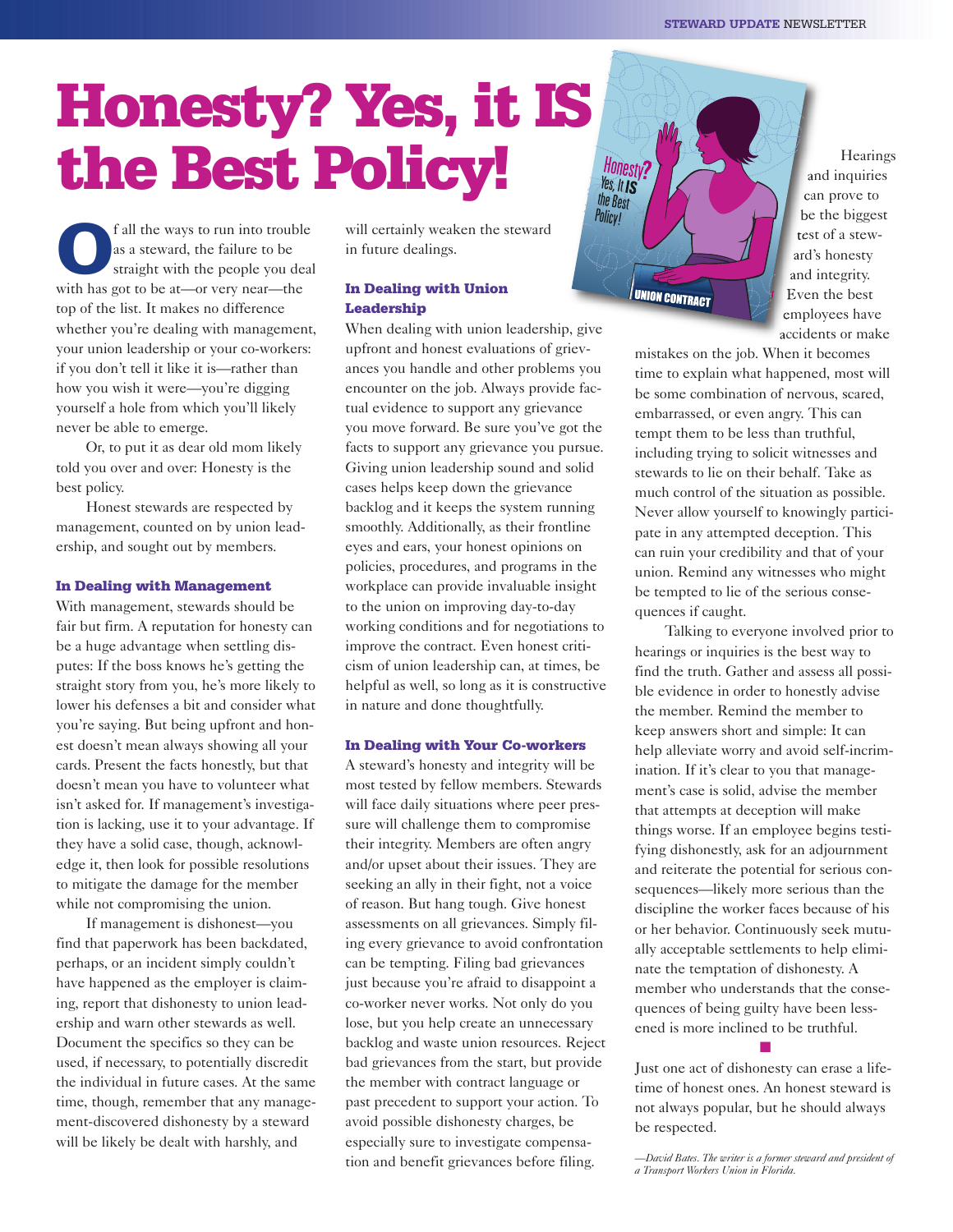## **Dealing With Rule Violation Charges**

**I** f something is in your contract, you can assume that it has been negotiated and the union has had a chance to critique and shape it. Not so with a rule, f something is in your contract, you can assume that it has been negotiated and the union has had a chance to which may be established unilaterally by the employer. So what does a steward do when a member is accused of violating a

rule? Especially, what do you do when the rule is a bad one—absurd, counterproductive, or in conflict with the contract, the law, or past practice?

Take for example, rules about behavior off the job: dating fellow workers, posting comments

about a job on Facebook, gambling or drug use, smoking, drinking, and other "wellness" issues that are becoming increasingly common as employers face rising health insurance costs. Or how about a rule that says you must turn in other workers if they violate safety regulations? And what do you do if a job is accompanied by so many complicated rules that no one can possibly obey them all, and therefore everyone is always exposed to discipline for something? (This is known as "the penology principle," because it is a [bad] strategy for managing people incarcerated in prisons.)

#### **The Importance of a Union Response**

The union's response to the implementation of a bad rule is very important, just as important as to a violation of the contract. Bad rules, which may go unnoticed until someone gets caught up in one, undermine the principle that in a workplace with a union, working conditions are negotiated. Even if the rule is reasonable, the union has the right to be notified and to bargain changes, including changes in enforcement.

#### **Questions to Ask**

There are some fundamental questions to ask right away. The first set of questions is about legitimacy. Is this rule in the contract, or in the contract by reference? If not, is it written down anywhere? Where—in a handbook or a policy manu-

**just as**

al? Was it ever publicized (or "promulgated," a term often used to mean widely and purposefully distributed and discussed). Is it rational, coherent, and meaningfully explained? Is it so self-evidently reasonable that it goes without saying—like prohibitions against fighting, stealing

or drinking on the job? Does this rule contradict the contract? Does it contradict the law? Does it contradict standard safety practices? Does it violate equal rights? Notice that these questions are similar to ones you ask when establishing whether something constitutes past practice or not.

Then there are the questions about this specific case. The union wants to defend due process. Therefore, you want to look at disparate treatment, consider any extenuating circumstances, and argue for progressive discipline that makes the punishment fit the crime, not exceed it in severity. For example, a woman who was discharged for not informing her employer that she would be gone for three days was returned to work when it was shown that she had been at the hospital with her child, who had a terminal illness.

#### **Criteria for Discharge**

The State of California Employment Development Department offers a common-sense set of criteria for discharge under rules violations. These criteria should be applicable everywhere. ■ The rule must be reasonable.

■ The claimant (the person who is being accused) must know about the rule, or

should have known about the rule.

■ The claimant must have been warned, and the violation must be willful or wanton (as compared to having good cause). ■ The violation must be material or substantially injure the employer's interests.

How do you interpret "material" and "employer's interests"? Many of the cases described to illustrate the four rules above deal with a worker using the wrong tool, potentially damaging a product; failing to pay for food eaten during a break at a grocery store; using an employer's phone for a long-distance call; damaging a vehicle belonging to the employer; or (in the case of a bank employee) showing bad judgment by bouncing checks. In some of these cases the amounts are trivial but the discharge is upheld because the injury to the employer can be identified specifically.

But in a case where an employee was a few minutes late to get to his workstation after clocking in, no material injury could be identified and the worker returned to his job. Similarly, a worker was returned to work after being dismissed for criticizing another employee and the employer on a Facebook post, especially directed to a few other workers she thought were also hurt by the situation. Here it was determined that this was protected by the National Labor Relations Act as "concerted activity for mutual aid and protection," and that trumps the employer rule she supposedly violated, even in this non-union workplace.

#### **Tactics Beyond the Workplace**

If a worker actually gets discharged for rule violation (employers call this "misconduct"), you may still be able to help him or her get unemployment benefits if you can make a case that the worker took a "constructive discharge"—meaning that under those adverse or hostile conditions, he or she was rendered unable to do the work required for the job. You may also be able to argue that the discharge was over a good faith error in judgment, not intentional misconduct.

*—Joe Berry and Helena Worthen. The writers are veteran labor educators.*

**Responding to a bad rule is important as responding to a violation of the contract.**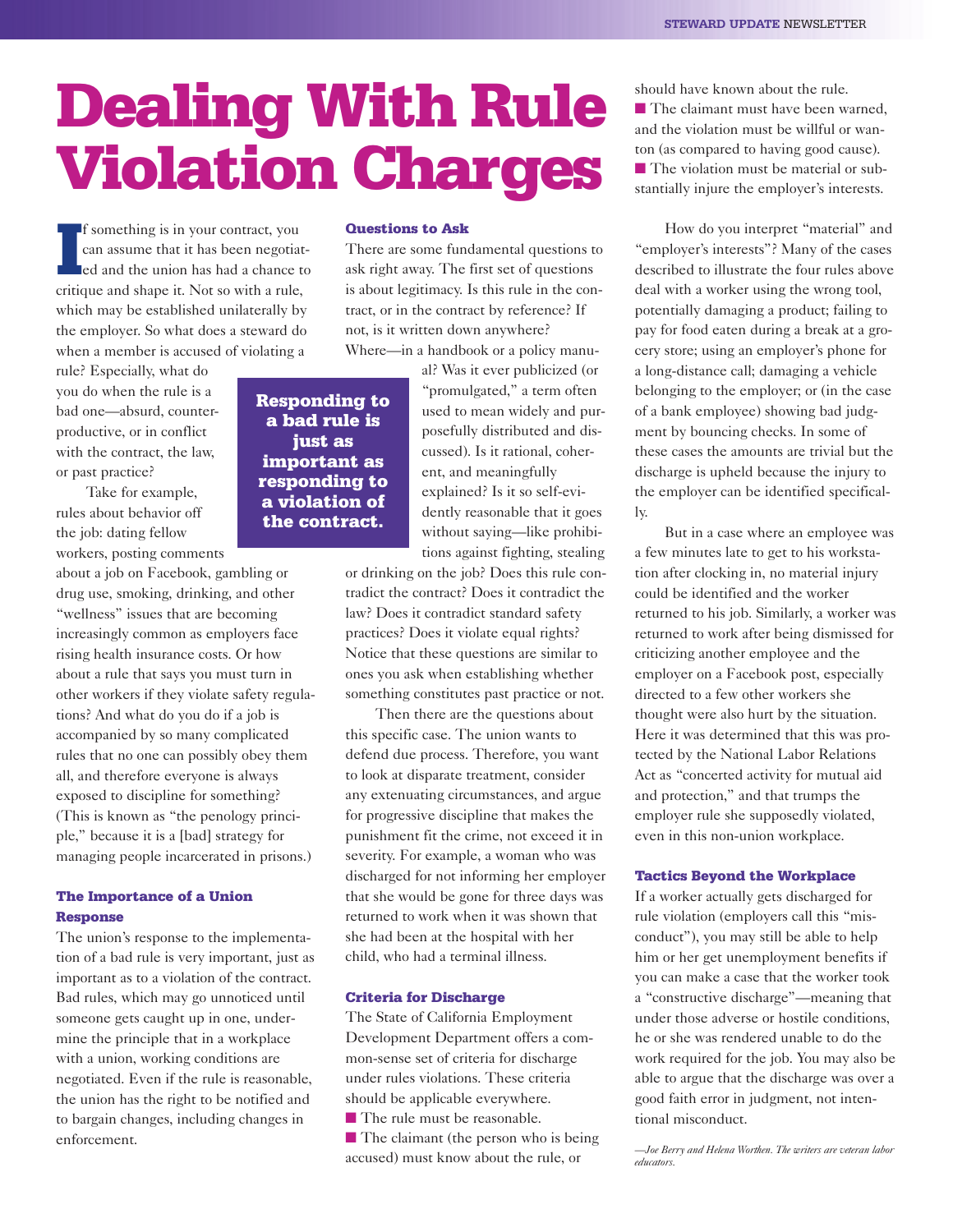## **How to Probe for Settlements on Grievances**

Fievance procedures were originally designed to help unions<br>and management work out problems as close to the source of the issues nally designed to help unions and management work out problems as close to the source of the issues as possible, and with a minimum of conflict.

But sometimes, management decides they want to frustrate the union, so they won't settle anything.

In those cases stewards may have to organize the members to pressure management into taking grievances seriously. There's an awful lot to be said for having a strong, committed membership putting its muscle into convincing management to do the right thing. There's nothing like

having a determined group of workers standing outside a manager's door to make him sit up and take notice.

Another way lies in strengthening the contract, making things so airtight that management wouldn't dare to create problems for workers unless the employer has an unusually strong case.

However, in situations where management is willing

to work things out, removing the obstacles to getting settlements might be the style stewards use in dealing with management. If all you do is press the reasons why your interpretation of the contract or version of the facts are the correct ones, you may not get to talking about possible settlements. At some point stewards need to question their management counterpart about what it would take to reach a fair resolution of the issue at hand. It might be the key to resolving more grievances.

Experienced stewards know that sometimes you have to ask management a lot of questions if you want to reach your goal. There may be a way for both sides to come out satisfied, but you have to know how to determine if that's possible, and you can only do that by posing the right questions.

#### **More Than Just No**

Here are a number of suggested questions that just might get management saying more than no to all your grievances.

■ *Do* you understand the problem we are try*ing to solve with our remedy? How do you see that problem?*

Maybe the supervisor isn't clear on the real issue. Getting him to state it may open the door to a resolution.

■ *What about our proposed remedy do you have a problem with?*

Maybe the remedy's fine with him but one element sticks in his craw. You might be able to modify the one point, as

> long as your basic issue is dealt with.

■ *Do you have other suggestions for how we can resolve this?*

Who knows, maybe he's got an approach that will be acceptable, or at least a place from which to start.

■ *What are you concerned would happen if you agreed to our proposed remedy?*

His answer may surprise you: It may

be something you can assure him is not going to happen. He may be overestimating the impact. Or he may misunderstand the true nature of the remedy you're seeking. ■ *If we address your concern in that area, do you think we can reach agreement on the rest of our remedy?*

If you show him you can live with his concern, he'll be more prone to yield on yours.

■ *Why is that your position?*

Maybe he's locked into his position for a bad reason, one you can convince him is wrong, or which upper management wouldn't agree with.

■ *Can you explain how you arrived at that position?*

If you understand his logic you may be able to more successfully counter his

arguments. Or maybe he misunderstands or doesn't know about a basic fact in the case. ■ *This is very important to us. Are you saying you have no flexibility at al?*

If he indicates flexibility, you'll know you've got some room to operate. If he doesn't, at least you'll know you've hit a wall and can prepare for the next step. ■ *Make us a counterproposal on that.* 

You may well not find his counterproposal acceptable, but it could open some new avenues leading to an acceptable deal.

■ *If we had some flexibility on X, would you have some flexibility on Y?*

You'll want to use this approach with caution, because once you hint that you might have flexibility on an issue, it's hard to take it back entirely. And be careful here that you don't get into trading grievances: The flexibility has to be within the case you're discussing.

■ *The grievance procedure is supposed to be a way for us to resolve problems. Why are you unwilling to look for a settlement?*

Put the onus on management to defend its unresponsiveness—that's a lot better than going around and around over the same facts. And maybe the answer to that question—if there is one—will open a window of opportunity. If he gives a specific reason for his unwillingness, it may be a reason you can get him to dismiss, or view differently in the light of suggestions or alternative approaches you may have.

#### **A Word of Caution Here**

Before you probe management for a possible compromise, make sure you have discussed potential settlements with all the members involved in the case. Never make a final settlement offer without getting member approval and seriously considering, along with union officers, any precedents that might be set.

*—Ken Margolies. The writer is a senior associate of the Worker Institute at Cornell University.*

**stewards need to question their management counterpart about what it would take to resolve a problem.**

**Sometimes**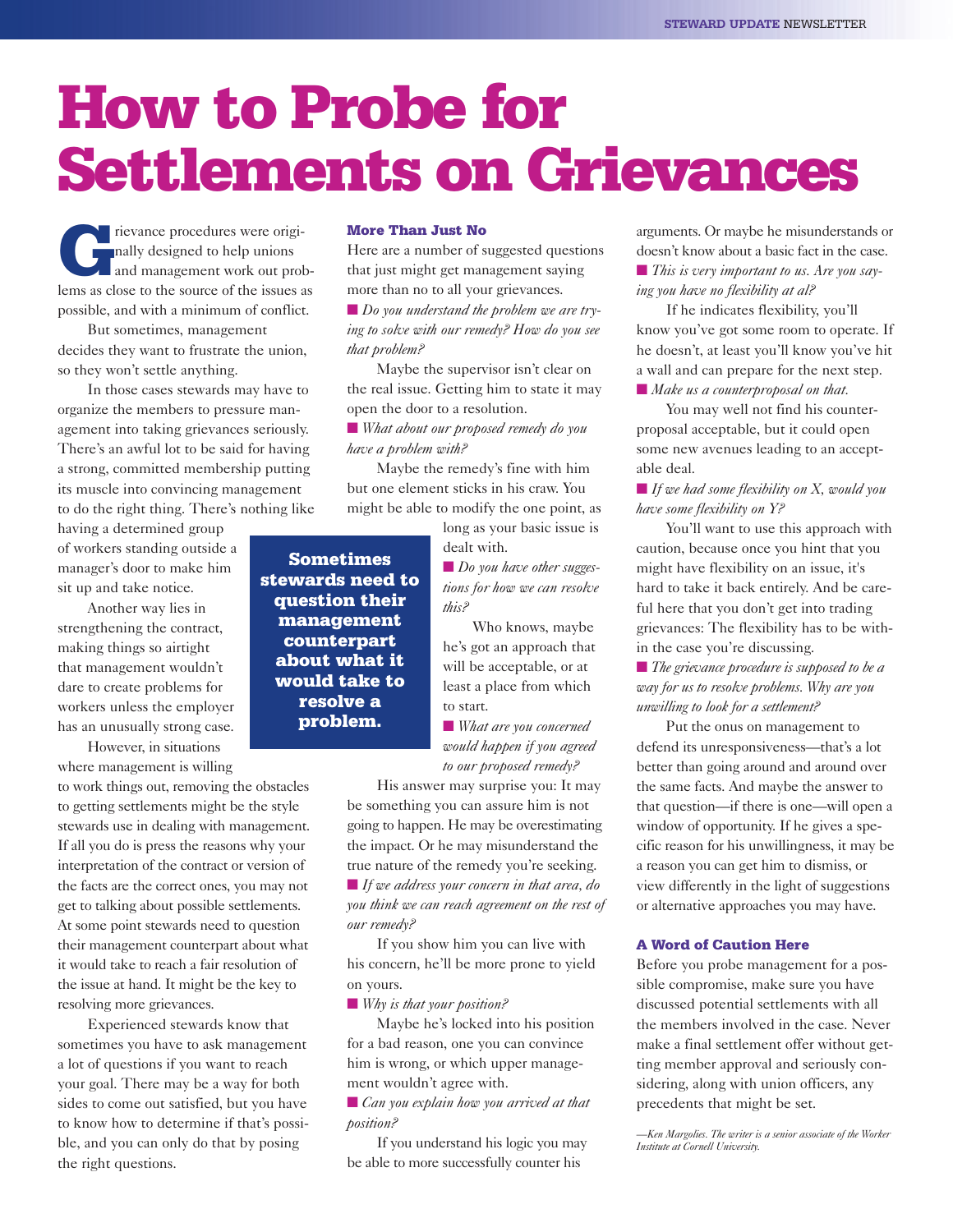### **A Fresh Look at Just Cause**

**M**ost union contracts in the<br>United States and Canada<br>Include a just cause claus United States and Canada include a just cause clause to protect members against arbitrary and unfair discipline. Some contracts use equivalent terms, such as "proper" or "good" cause.

In many ways, just cause is the keystone of the union contract. Without it, many other provisions would be undermined as employers could easily fire workers to avoid pensions or higher wages or fire union leaders who insist on strict contract compliance.

On its face, the term "just cause" is open to many interpretations. Some managers view it as simply requiring a good faith reason for taking disciplinary action.

But years of forceful union advocacy have persuaded labor judges (arbitrators) that the concept includes multiple elements such as fair notice, due process, and equal treatment.

In 1965 arbitrator Carroll Daugherty identified seven necessary elements of just cause. His list of "tests" has been widely circulated, especially by unions, which have used it as a checklist in preparing and presenting grievances.

Unfortunately, Daugherty's list has several failings. Inexplicably, it omits progressive discipline and mitigating circumstances—two principles that labor arbitrators widely apply. Moreover, two of his seven tests call for fair and objective investigations. While no one denies the need to investigate, few arbitrators will reverse a decision simply because an employer fails to review all relevant documents or allows a supervisor to conduct the investigation. Most arbitrators say that a perfunctory investigation weakens an employer's case but that if it is nevertheless convincing, discipline should be upheld.

#### **Updating the Principles**

My review of more than 20,000 awards reveals that most arbitrators in the United States and Canada expect employers to comply with the following basic principles in making disciplinary decisions:

#### **1. Fair Notice**

*An employer may not discipline an employee for violating a rule of standard whose nature and penalties have not been made known.*

An employee should not be punished for violating a rule or policy of which he or she is unaware. The employer must be able to prove that it publicized the rule in a handbook, a posting, or through announcements to the rank and file.

#### **2. Consistency**

*An employee may not be penalized for violating a rule or standard that the employer has failed to enforce for a prolonged period.*

Failure to enforce a rule for a protracted period of time lulls employees into believing that the rule is no longer in effect. In this context, punishment is equivalent to applying a rule of which the employee is unaware.

#### **3. Due Process**

*An employer must conduct an interview or a hearing before issuing discipline, must take action promptly, and must list charges precisely. Once assessed, discipline may not be increased.*

Just cause requires a minimum level of due process. Before it announces discipline, an employer must offer the employee an opportunity to dispute the charges, explain why he or she did what he did, and if appropriate, express remorse.

#### **4. Substantial Proof**

*Charges must be proven by substantial and credible evidence.*

Because workers' livelihoods are at stake, just cause requires that employers base decisions on verifiable observations and records, not rumors, suspicion, or speculation. In arbitration, employers may not rely solely on hearsay evidence to prove an employee's misconduct.

#### **5. Equal Treatment**

*Unless a valid distinction justifies a higher penalty, an employer may not assess a considerably stronger punishment against one employee than it assessed against another*

*known to have committed the same or a substantially similar offense.*

A fair disciplinary process is inconsistent with favoritism or discrimination. Employees who commit similar offenses must be treated similarly—unless there is a justifiable reason, such as a significant difference in seniority, record, or attitude, for doing otherwise.

#### **6. Progressive Discipline**

*When responding to misconduct that is short of egregious, the employer must issue at least one level of discipline that allows the employee an opportunity to improve.*

Unlike the criminal system, the primary purpose of industrial penalties is to correct wrongdoing, not to punish or humiliate the offender. If there is a chance that an employee can change or rehabilitate himself, the employer should apply a penalty that allows the employee to demonstrate improvement.

#### **7. Mitigating and Extenuating Circumstances**

*Discipline must be proportional to the gravity of the offense, taking into account any mitigating, extenuating, or aggravating circumstances.*

When determining the proper penalty for misconduct, employers must consider all aspects of the matter. Employees with strong records have an incentive to reform and are likely to respond to intermediary penalties.

■

Of course, pointing out violations of the principles described above does not guarantee that an employer will settle a grievance. Many personnel managers refuse to recognize union arguments, no matter how well supported by precedent or authority. Nevertheless, stewards and other grievance representatives who base their presentations on well recognized just cause principles will put forward the strongest possible case. They will also lay a solid foundation if the union should decide to take the matter to arbitration.

*—Robert M. Schwartz. The writer's new book,* Just Cause: A Union Guide to Winning Discipline Cases*, is available from www.laborbooks.com.*